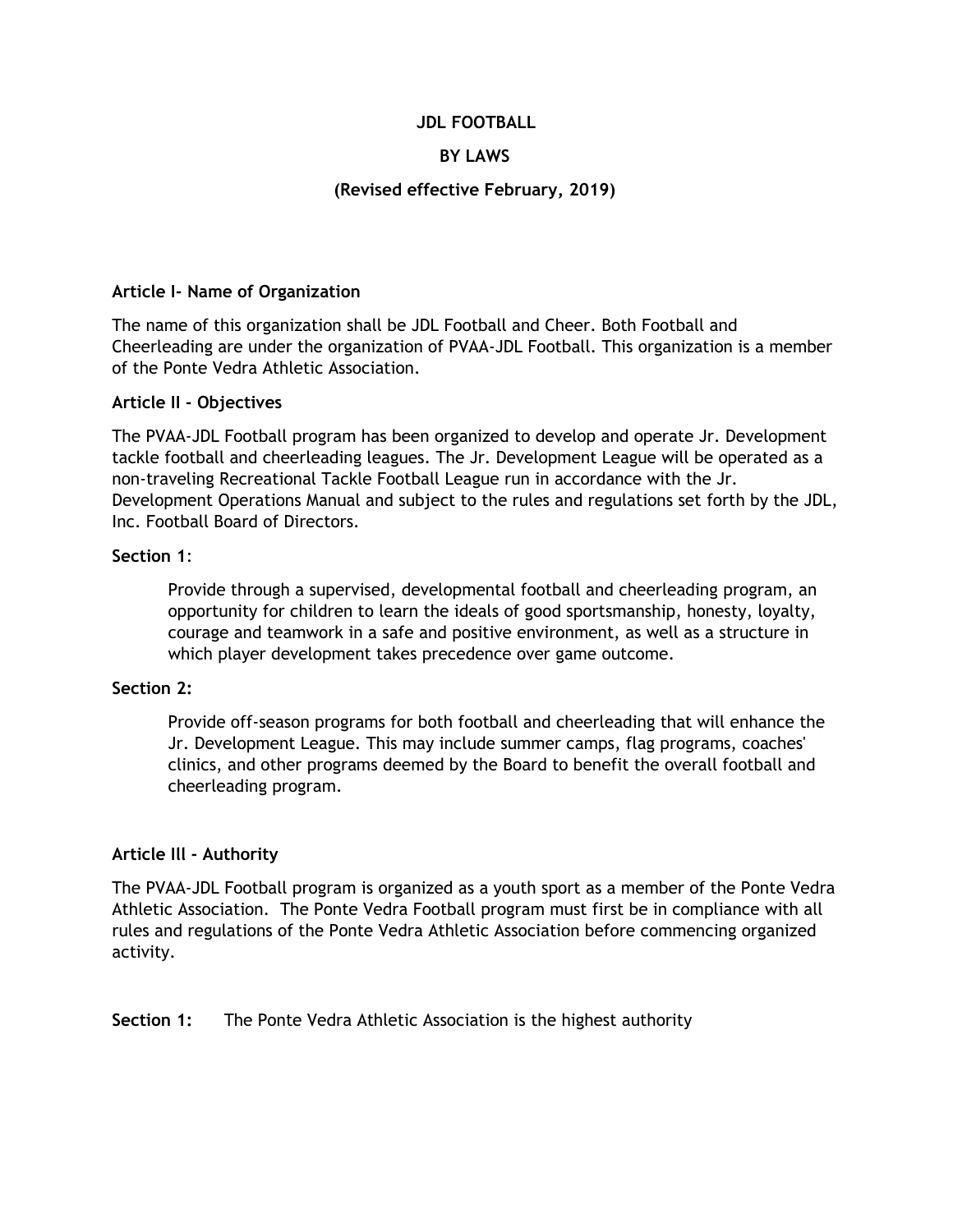### **Article IV - Area Covered**

The PVAA-JDL Football program shall operate in Ponte Vedra, FL but may extend into such outlined by the Board of Directors.

### **Article V - Membership**

Membership in the PVAA-JDL Football program is available to all parents and adults interested in the development of youth sports in St. John's County. When a child registers for football or cheerleading, the parent shall become a member upon registration.

If an adult coaches, (head or assistant coach) in the program but does not have a child in the program, the adult is deemed a member of the PVAA-JDL Football program for voting purposes.

Membership dues for Ponte Vedra Athletic Association are subject to the existing policies set by the PVAA Board. Memberships shall run the date of registration until the following June 30th. Each member in good standing is entitled to one (1) vote in the election of the Board of Directors.

## **Article VI - Officers and Board of Directors**

The management and control of the business of the PVAA-JDL Football program shall be vested in a Board of Directors comprised of Officers and Directors.

## **Section 1:**

The elected Officers comprising the Board of Directors shall be:

**Officers:** Founder-President, Vice President League Development, Treasurer/Secretary, Director of Coach Development & Player Safety

**Directors:** Cheer Director, Director of Marketing/Fundraising, Apparel/Uniform Director, League Managers of multiple locations.

Additional Board positions may be added at a new term by the approval of a majority vote of the general membership. The Founder-President is entitled to one vote and has the option in the event on a tie to cast the additional tie-breaking vote.

Should the Founder-President become unable to perform duties, the Vice President of League Development will become acting President until a replacement can be elected.

# **Section 2:**

It is the responsibility of the Board of Directors to ensure that the By Laws of the PVAA-JDL Football program, and of the Ponte Vedra Athletic Association are being followed. In the event that a Board member is in disagreement with the decisions of the Board and believes that a serious breach of the By Laws has occurred, the member may submit, in writing, a complaint to the President. If the President fails to respond within two weeks to the written complaint, the member may submit the written complaint to the President of the Ponte Vedra Athletic Association.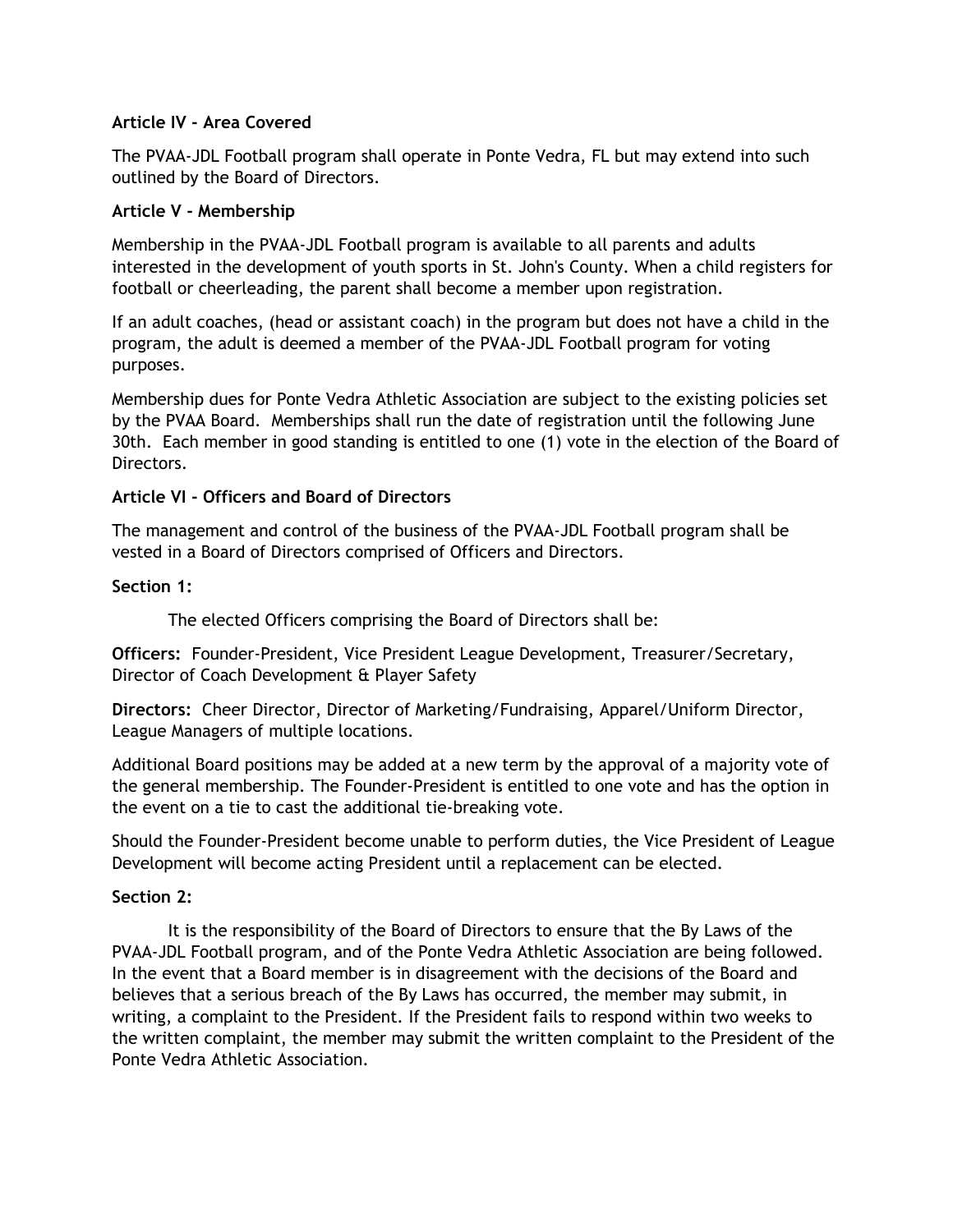## **Section 3:**

Each Board Director is entitled to one (1) vote. A quorum of the Board of Directors is defined as a minimum of three (3) people

# **Section 4:**

The term of office for Officers begins in January. The terms are as follows:

**Officers:** 2 years ending on December 31

**Directors:** 1 year ending on December 31

### **Section 5:**

An Officer can only be removed by a majority vote of all the Board (all members must vote).

**Section 6:** Cheerleading Organization:

The Cheerleading Director represented on the PVAA-JDL Football program is responsible for organizing a Cheerleading Committee to manage the day to day operations of the Cheerleading Programs. The composition of the Committee is at the discretion of the Cheerleading Commissioner. The Cheerleading Commissioner is required to report all pertinent facts that involve the Cheerleading organizations on a regular basis to the Football Board of Directors. The Cheerleading Committee may develop separate rules if approved by the Football Board of Directors. It is the intent of these By Laws to allow the Cheerleading some degree of flexibility in the management of the cheerleading programs.

### **Article VII - Election of Board of Directors**

### **Section 1:**

The Founder/President at the November meeting shall appoint a Nominating Committee consisting of three members. The Nominating Committee must post notices to all members of the PVAA-JDL Football program informing members of the upcoming elections, solicit nominees, and present the nominees to the Board of Directors at the December meeting.

### **Section 2:**

The President is responsible for overview of the nomination process and in the event nominees cannot be found, the President may petition the board to extend the election date. The December or January meeting must complete the election of board members.

### **Section 3:**

If there is more than one nominee, elections shall be by ballot, with majority rule. A quorum of the Board of Directors must be present.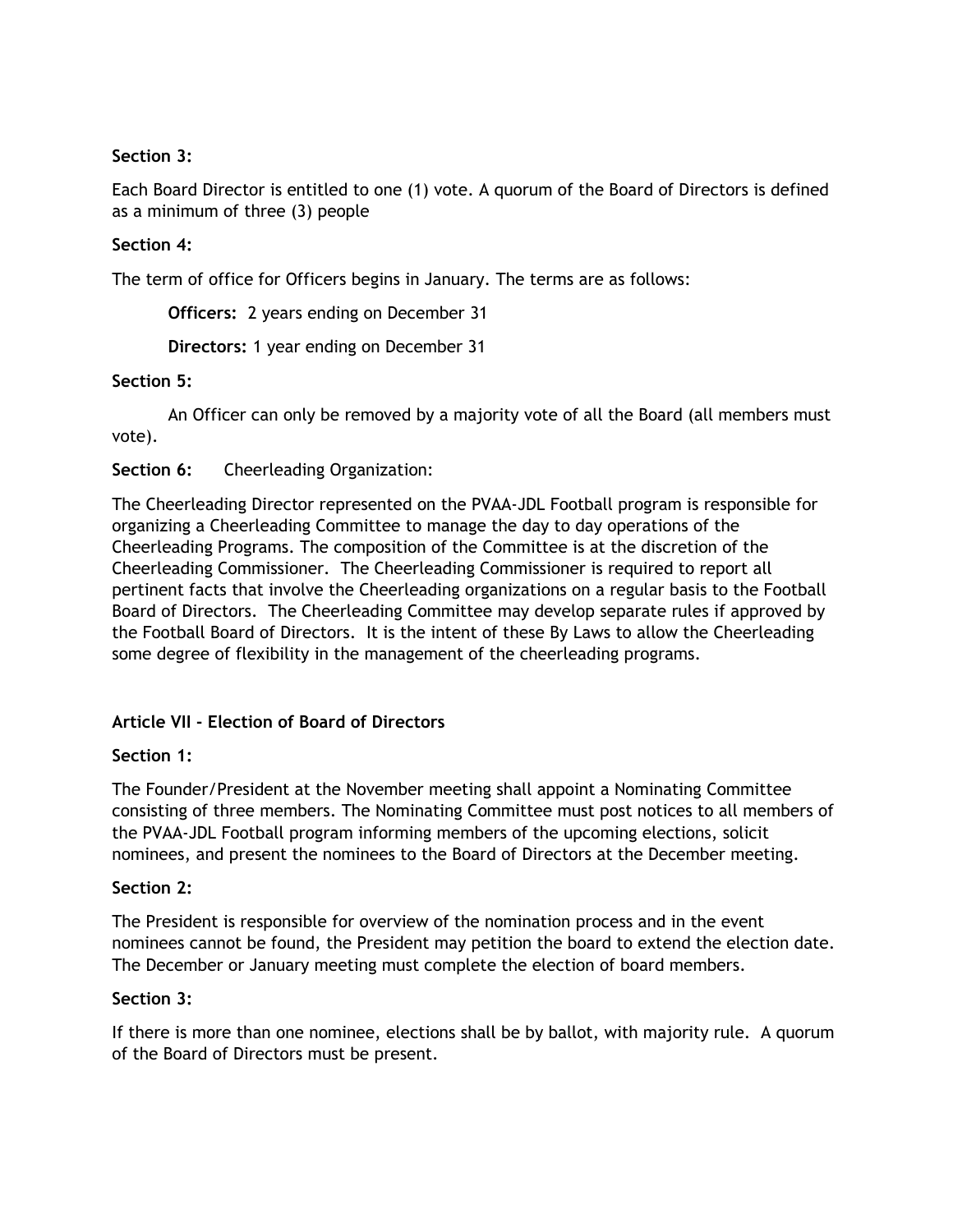# **Article VIII - Duties of the Officers**

**Section 1:**

## **Founder/President**

The President shall preside at all meetings, and may delegate responsibility to VP, League Development.

Such duties include communicating the mission, vision and legacy of the JDL program, to include coaching techniques, Player and Division set-up, Game Day attributes (stats, huddle etc.) The President is required to have been a member of the PVAA and a member of PVAA-JDL Football program for two years. These duties include but are not limited to:

Uphold the Bylaws of Ponte Vedra JDL Football

Represent PV JDL Football on the PVAA Board

**Section 2:**

## **Vice President of League Development**

Shall perform all duties assigned by the Founder/President and is required to have been a member of the PVAA-JDL Football program for at least two years. The duties of monitoring Jr, Development practices for compliance with safety standards and act as the Operations Manager for JDL football. It is also the responsibility of the VP – JDL to supervise all training, operations, and communications associated with the Ponte Vedra Junior Development Program(s).

**Section 3:**

# **Secretary/Treasurer**

Shall keep accurate records during meetings for all proceedings and provide any communication services to the Board and shall have charge of all funds of the football and Cheerleading programs, shall transact business approved by the Board, and shall keep good records for review by the PVAA JDL Football Board and the PVAA Board. The books and records will be kept in strict compliance with the requirements of the Board and the Treasurer of the PVAA. PVAA JDL Football records are open to inspection by any member of PVAA JDL Football or any PVAA Board member.

### **Section 4:**

### **Cheerleading Director**

Is responsible for the development and implementation of the Jr. Development Cheerleading program, under the direction of the PVAA – JDL Football Board of Directors. The duties of the Jr Development Cheerleading Director include:

Administrative duties as required by Ponte Vedra Football

Represent JDL Cheerleading on the Ponte Vedra Board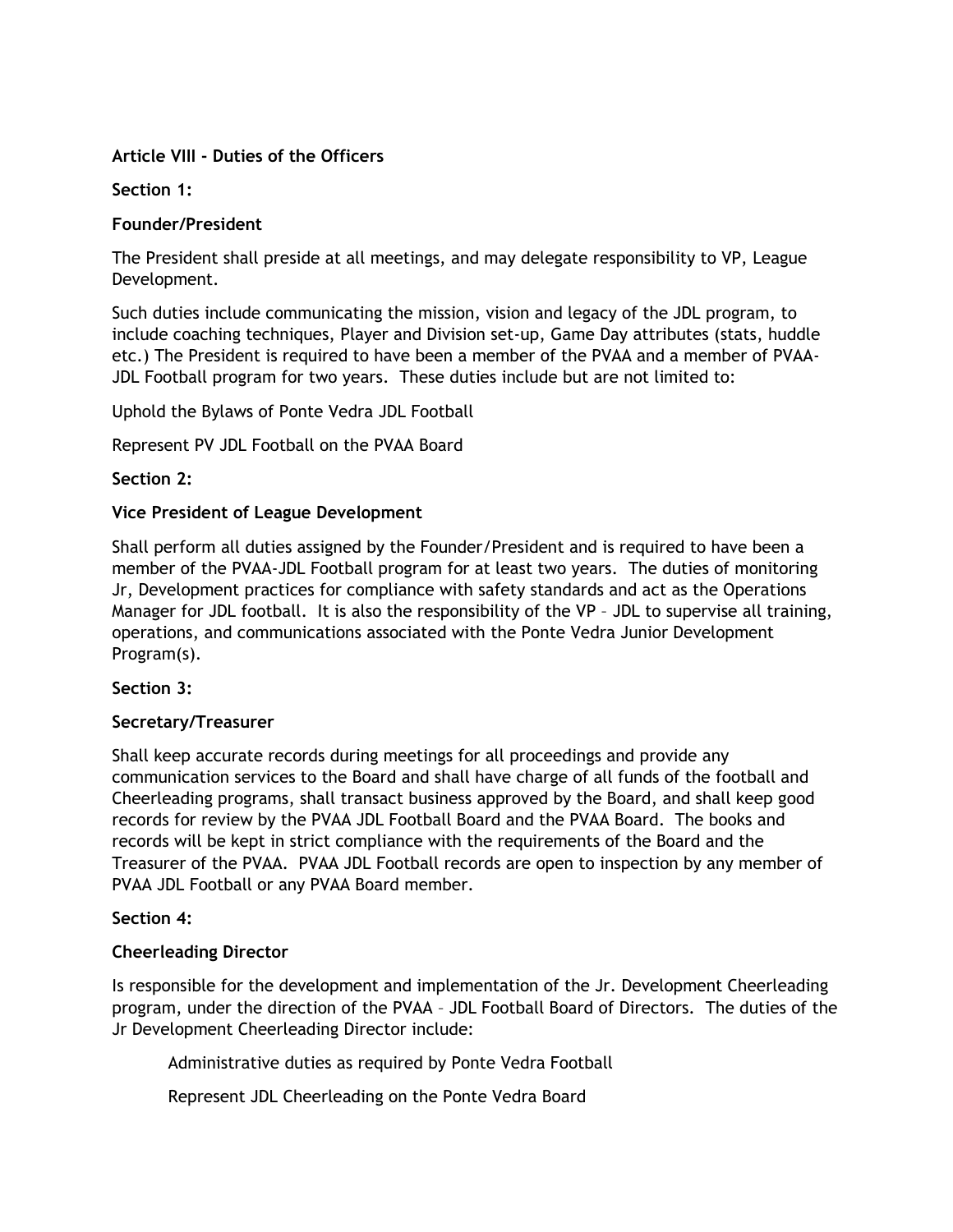Monitor Safety Program

Assume full responsibility for the selection of coaches and their conduct

Maintain accurate records

# **Section 5:**

# **Director of Marketing**

Is responsible for the solicitation of sponsors and donors under an annual fundraising/sponsorship program that is approved by the PVAA JDL Football Board. This person is responsible for the organization of a committee of at least two assistants to support, lead and communicate the fundraising initiatives for the respective leagues. This person is also responsible for working directly with the Treasurer of PVAA JDL Football to ensure all revenue is received and recorded according to PV JDL Football and PVAA guidelines.

# **Section 6:**

# **Director of Coaching & Player Safety**

Is responsible for coordination and training of all Coaches. Dissemination and management of all Coach Training Materials, Safety guides, and Skill Development Manuals as outlined by the Founder/President.

# **Article XI - Meetings**

Regular scheduled meetings will be held every other month at a minimum. Meetings are open to members of the Ponte Vedra Athletic Association, but participation is limited to the PVAA JDL Football Officers & Directors. A visiting member may either submit to the Founder/President a request to be on the agenda or ask at the meeting for an opportunity to address the Board. The Founder/President is not under any obligation to allow a visiting member not on the agenda to speak but if a member did request in writing and in advance (with adequate notice) to be on the agenda, the Founder/President must respond to the requestor the reason their request was not allowed on the agenda.

# **Article XII- Coaches Selection and Conduct**

**Section 1**

# **Coaching Requirements**

The Lead Coach is in complete charge of the team whenever it is together on the practice or playing field, or together for any team function. The coaching staff is under the direction of the Lead Coach; other coaches are called Assistant Coaches.

Coaches do not make policy for PVAA JDL Football. Rather, they are responsible for implementing the policies set forth by the Board. On the playing fields, the coaching staff is in complete charge and shall not be interfered with by any board member except in situations of rule violations and conduct that is contrary to the welfare of children. This includes any safety issue brought to the attention of the Head coach by any member of the Board of Directors.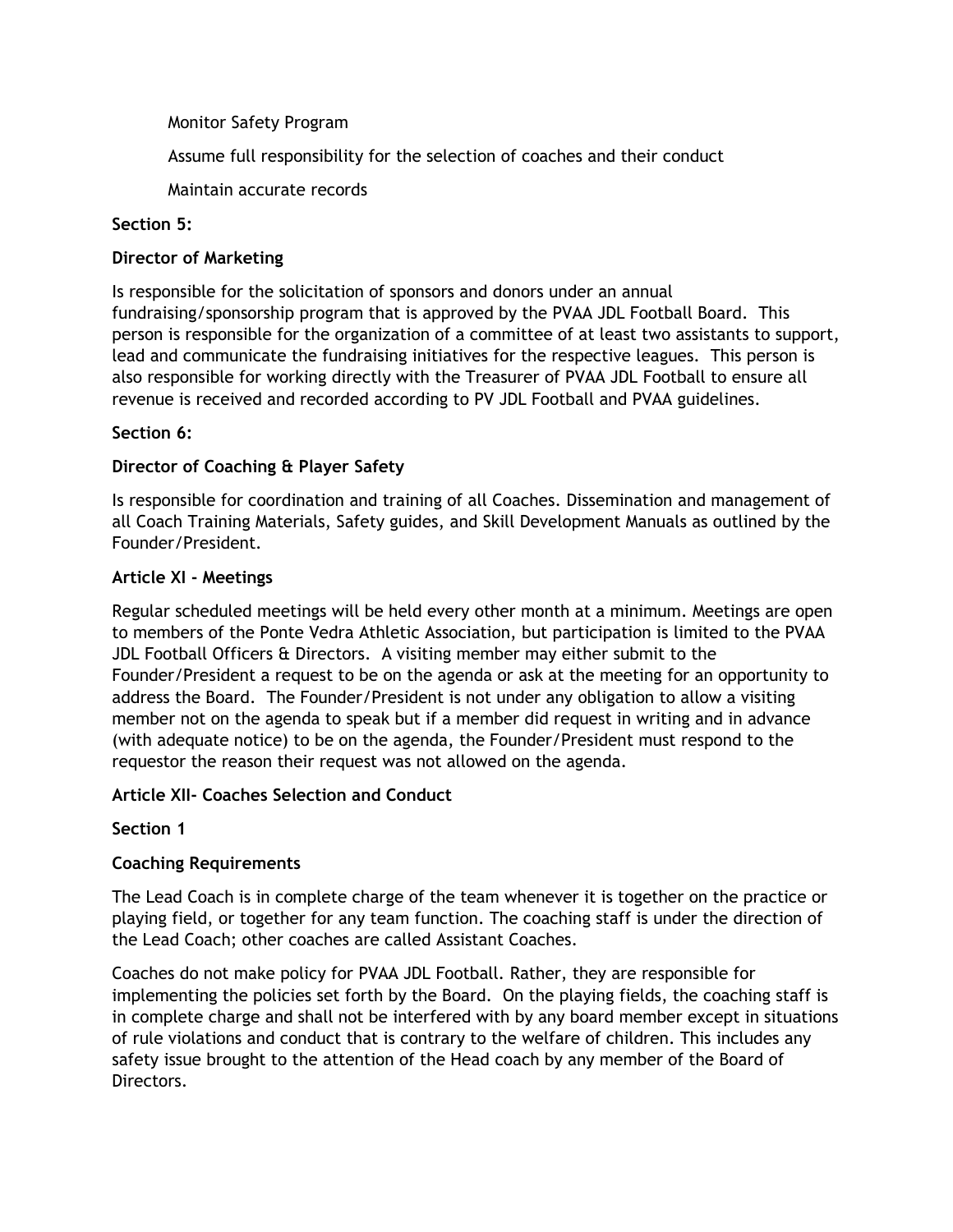### **Section 3:**

# **Coaches Code of Conduct**

All coaches, football and cheerleading, will abide by the Coaches Code of Conduct outlined in the Jr Development Coaches Code of Ethics, and the PVAA mission statement that player development will take precedence over game outcome. If any of these rules are broken, the Board of Directors has the authority to take action to correct the situation. It is the responsibility of all coaches to read and understand the Coaches Code of Conduct. Any violation of the rules will result in disciplinary action.

1st Offense - Verbal warning

2nd Offense- Up to Suspension

3rd Offense - Dismissal of Coach for Season

## Safety Violation - up to immediate dismissal of coach

Coach thrown out of game- minimum suspension for a week up to dismissal

## **Article XIII - Authorization for Expenditures**

The PVAA JDL Football Board is responsible for safeguarding the assets of the The PVAA JDL Football organization. A full accounting is required to be submitted to the Treasurer of the The PVAA JDL Football on a periodic basis to be determined by the Board.

### **Section 1:**

It is encouraged by these By Laws for expenditures funded by registration fees and private funds to be used for the sole purpose of providing the necessary operating funds to be used to operate PVAA JDL Football.

### **Section 2:**

Any expenditure over \$250.00 requires the approval of the President and two (2) Board members. With the verbal approval of the President/Founder, any Board member is authorized to purchase items under \$250.00. All expenditures must be supported with receipt before reimbursement may be made.

#### **Section 3:**

No member of the Board can enter into any binding legal contract on behalf of PVAA JDL Football without the express approval of PVAA JDL Football Board and the Ponte Vedra Athletic Association Board of Directors.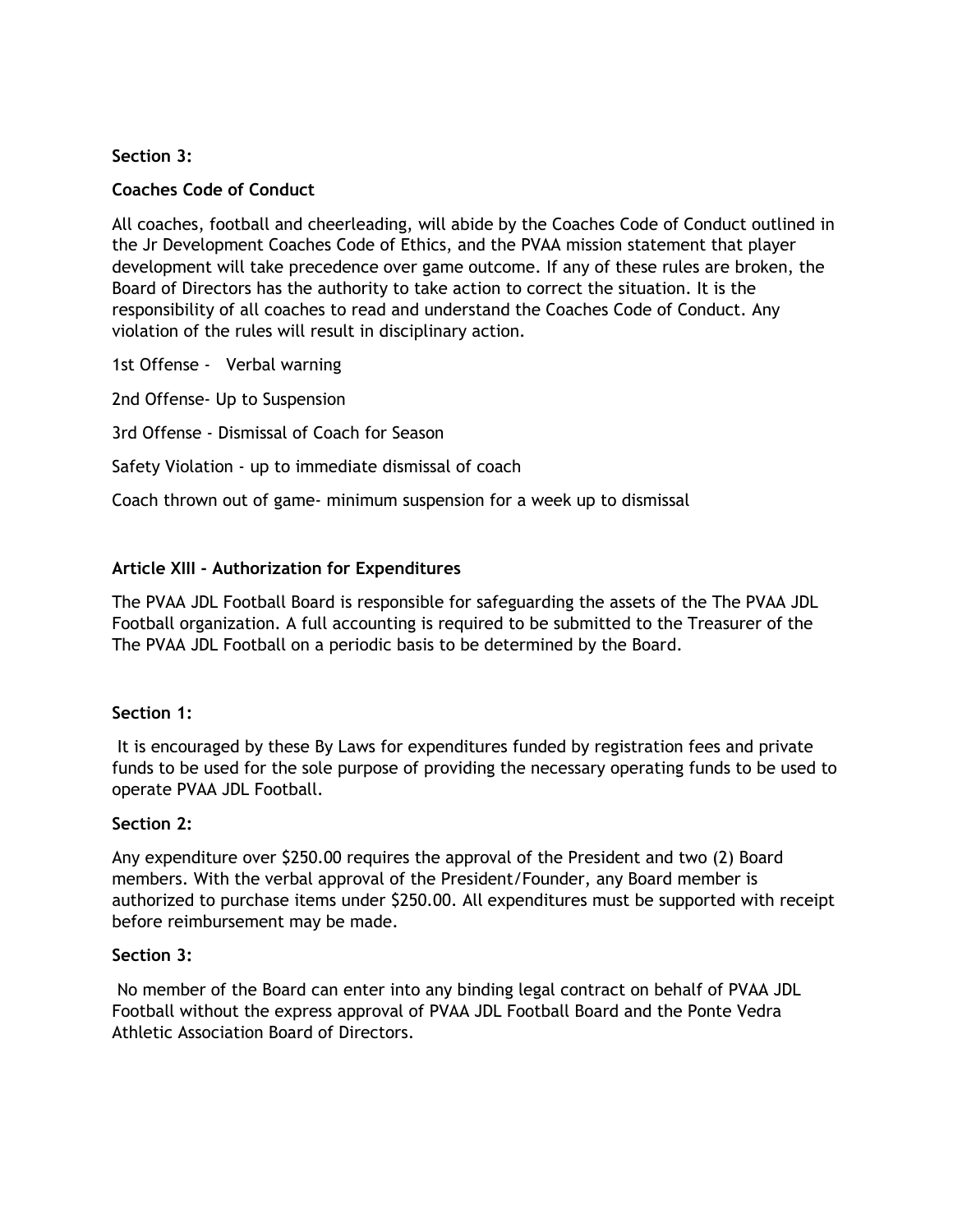# **Section 4:**

The Treasurer of Ponte Vedra Football is required to process all money transactions in a timely manner.

# **Section 5:**

An operating Fund of \$200 (petty cash) is to be kept for incidental expenses. A full accounting at the end of the season is required. Proper documentation or explanation must be kept on all expenditures.

# **Section 6: Future Equipment and Safety Rework Provision**

It is the intent of these By Laws that the PVAA JDL Football program maintains a sufficient reserve of funds to rework and/or buy new equipment in FUTURE YEARS. The PVAA JDL Football program is required to maintain a reserve of funds sufficient to finance reworking any equipment needed to maintain safety standards. Under no circumstance is the Board to allow equipment to lose safety warranties unless it is the intent of the Board to dispose of the equipment.

The Board is not authorized in any manner to borrow money from this reserve to finance the operations of a current season. THIS SECTION OF THE BY LAWS CANNOT BE MODIFIED WITHOUT THE APPROVAL OF ALL BOARD MEMBERS AND THE APPROVAL OF THE PRESIDENT OF PVAA.

**Section 7:** The PVAA JDL Football program Board is empowered to enter into agreements with companies or individuals to provide services the Board deems necessary to the operations of the league, but these agreements must be approved and structured under the Ponte Vedra Athletic Association's guidelines as mandated on May 24, 2013. These guidelines are structured to protect the liability of the Ponte Vedra Football organization, and the 501- C3 status of the PVAA, and include the following:

(1) Any company providing a service must provide proof of liability insurance (min \$1,000,000) and all applicable licenses for their field of support.

(2) Employees or vendors associated in the agreement must comply with all aspects of the St Johns County Parks and Rec Child Safety Policy

(3) The Treasurer of PVAA JDL Football program is responsible for ensuring that all necessary tax documentation is filed by the company and provided to the company at the commencement of the agreement. The Treasurer is also responsible for ensuring that this documentation is provided to the Treasurer of the PVAA as well.

(4) Any agreement or contract with a company must be approved by both the PVAA JDL Football Board and the Ponte Vedra Athletic Association prior to any service or payment being provided. to the PVAA JDL Football Board and the Ponte Vedra Athletic Association Board of Directors for approval. This approval must be noted in the meeting minutes as an additional reference.

(5) All agreements or contracts shall be no more than 1 year in length and may not be automatically renewed. Any renewal of an agreement will require the submission of that agreement